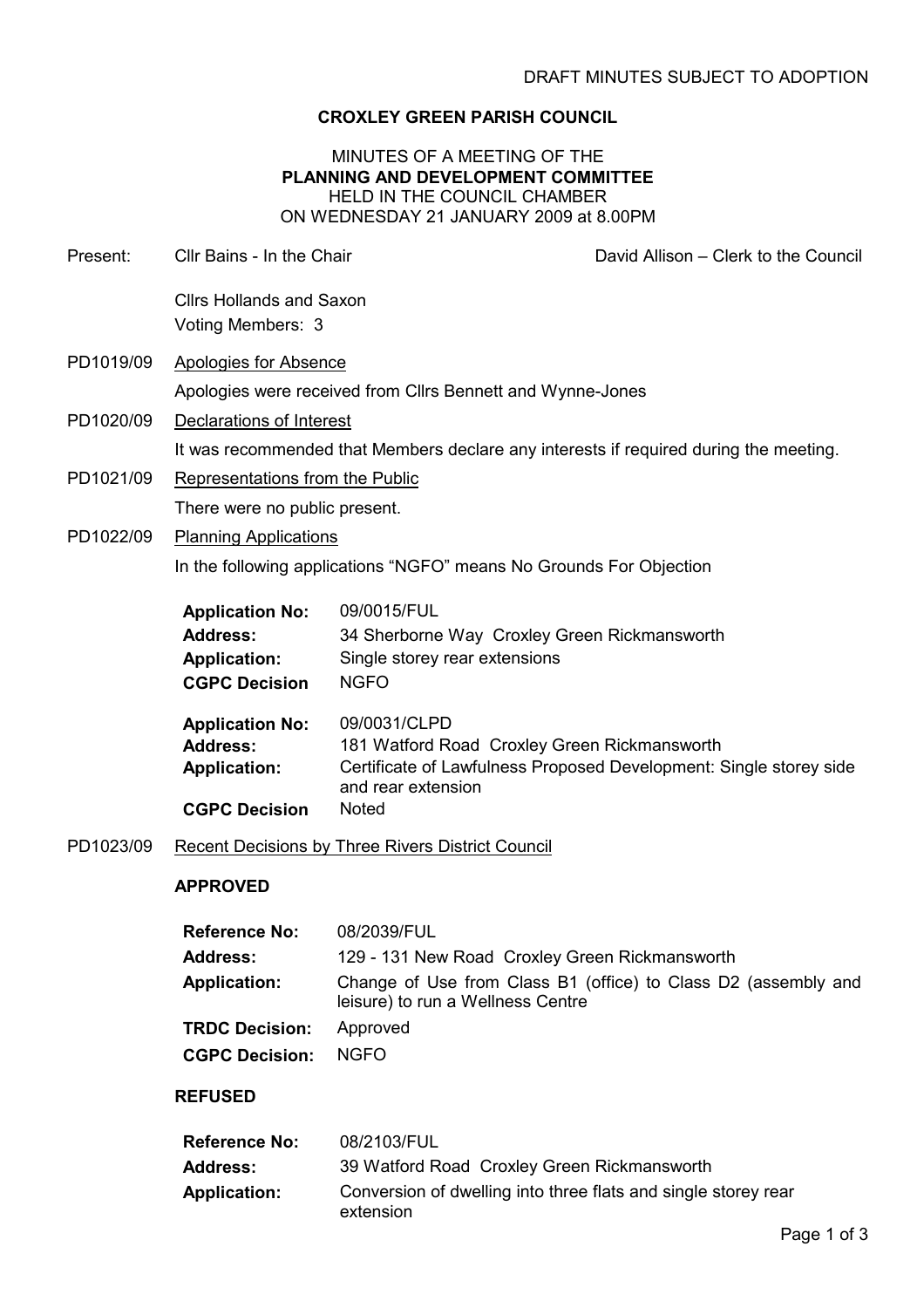- 1 The proposed subdivision of one of a pair of semi-detached houses into 3 flats would be detrimental to the amenities of neighbours (in particular those of occupiers of No 37 Watford Road) and to the character and appearance of the locality, due to the poor internal layout, the increased general activity and disturbance from the intensive use and the extensive area and location of hard surfacing for access and parking. This would be contrary to Policies GEN3, H13 and Appendix 2 of the Three Rivers Local Plan 1996-2011.
- 2 The proposed subdivision of one of a pair of semi-detached houses into 3 flats would be detrimental to the amenities of the future occupiers of the flats due to the poor internal layout with a living room over a bedroom and a bedroom over a living room of separate flats. This would be contrary to Policies GEN3, H13 and Appendix 2 of the Three Rivers Local Plan 1996-2011.
- CGPC Decision: Object: There is inadequate car parking for the number of bedrooms being proposed

## WITHDRAWN

Withdrawn 08/12/2008

- Reference No: 08/1924/CLPD
- Address: 31 Winton Drive
- Application: Certificate of Lawfulness Proposed Development: Loft conversion with roof alterations including raise in ridge height, rooflight to front elevation, window to side elevation and dormer window to rear elevation
- CGPC Decision: Noted

Withdrawn 13/12/2008

- Reference No: 08/1962/CLPD
- Address: 52 Dickinson Square
- Application: Certificate of Lawfulness Proposed Development: Single storey rear extension
- CGPC Decision: Noted

Withdrawn 08/01/2009

| <b>Reference No:</b><br>Address: | 08/2087/FUL<br>77 Manor Way                                                                                        |
|----------------------------------|--------------------------------------------------------------------------------------------------------------------|
| <b>Application:</b>              | Erection of single storey side and rear extension with two rooflights<br>and two storey/first floor side extension |
| <b>CGPC Decision:</b>            | NGFO.                                                                                                              |

PD1024/09 Appeals Against Planning Decisions There were no appeals.